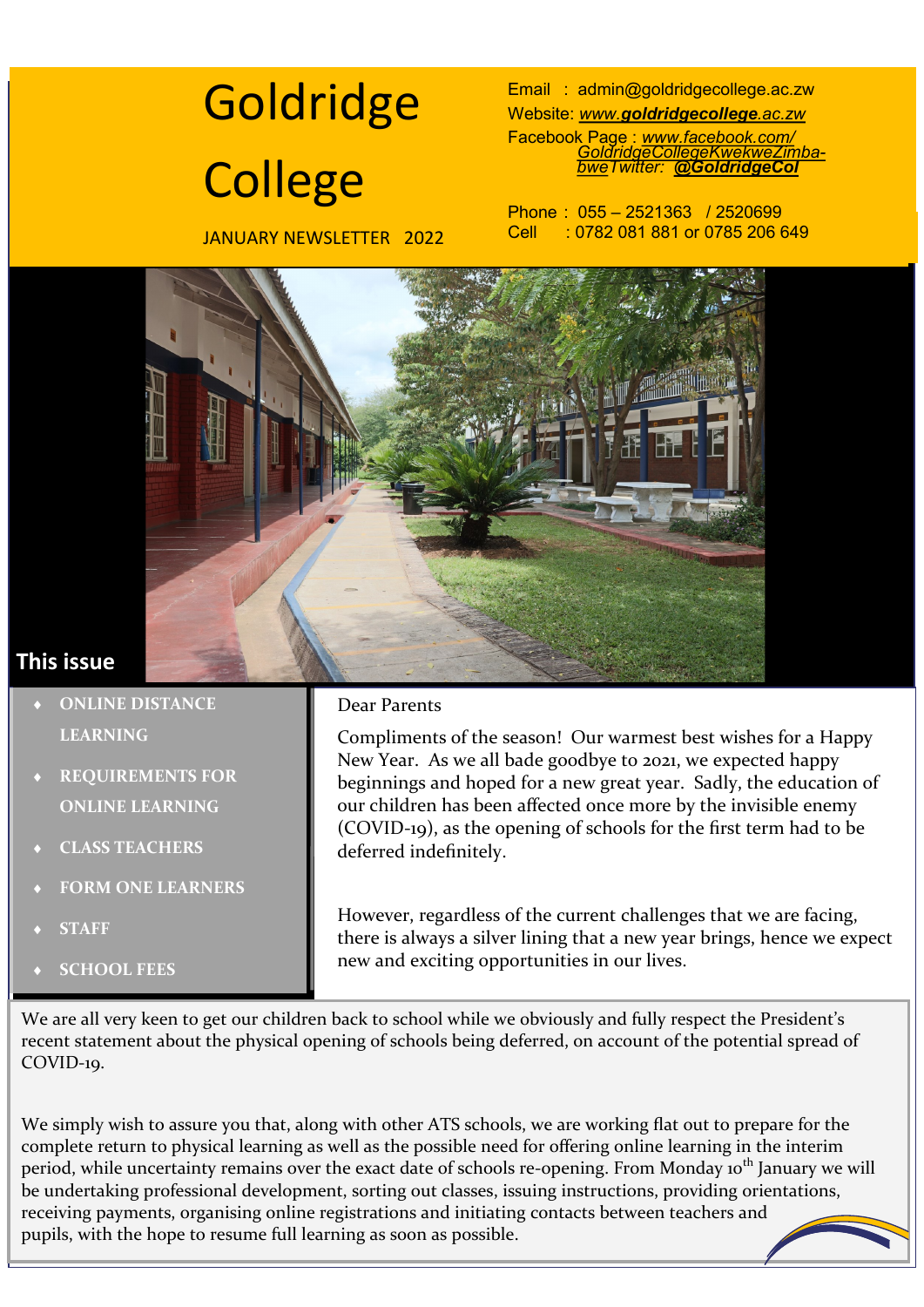#### **ONLINE DISTANCE LEARNING**

We are going to start Online lessons on Monday, 17 January 2022 if schools do not open earlier for face to face learning. Our lessons will run from 7.30 a.m. to 1.30 p.m. with a five-minute break after every lesson in order to rest the eyes or take a snack break. The timetable is as follows:

| Form Tutor's Period | $7.30 - 7.45$ a.m.   |
|---------------------|----------------------|
| Period 1            | $7.45 - 8.15$ a.m.   |
| Period 2            | $8.20 - 8.50$ a.m.   |
| Period 3            | $8.55 - 9.25$ a.m.   |
| Period 4            | $9.30 - 10.00$ a.m.  |
| Period 5            | $10.05 - 10.35$ a.m. |
| Period 6            | $10.40 - 11.10$ a.m. |
| Period 7            | $11.15 - 11.45$ a.m. |
| Period 8            | $11.50 - 12.20$ p.m. |
| Period 9            | $12.25 - 12.55$ p.m. |
| Period 10           | $1.00 - 1.30$ p.m    |

- AUTOCAD lessons for Form One learners will be on Wednesdays, 12.25 p.m.to 1.30 p.m.
- AUTOCAD lessons for Form Two learners will be from 12.25 p.m.to 1.30 p.m. on Fridays

#### **REQUIREMENTS FOR ONLINE LEARNING**

For the benefit of all new parents, Goldridge College has a Microsoft 365 license, and this is where the Microsoft Teams platform is available. All our learners are licensed to use the platform. Each learner needs the following to successfully connect for Online learning:

- A laptop or tablet or cellphone (Windows, Android or iOS). If the learner is to use a Desktop computer, it should have a microphone and speakers.
- Internet Connection (at least 2Mbps to allow smooth video conferencing).

The college will provide Microsoft Office 365 Software which will be installed on the technological gadget the learner will use. The username and password together with guidelines on how to download and install Microsoft Teams will be sent to you by email. Where you face some challenges, please contact the college on 055 25 21363 from 8.00 a.m. to 1.00 p.m.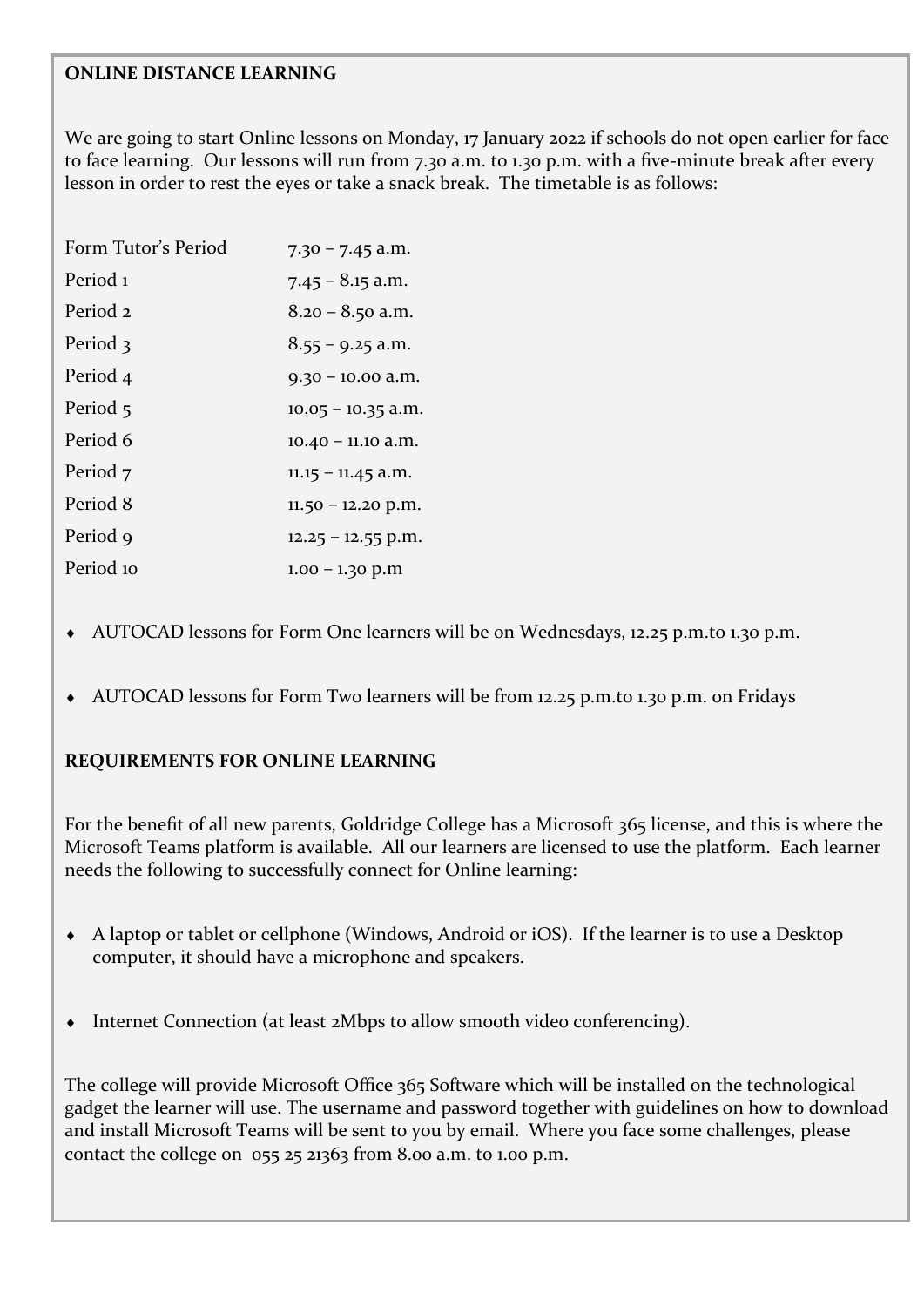## **CLASS TEACHERS**

Each of our classes is under the care of a Form Tutor who is the first point of contact for the respective class. Below is the list of Form Tutors for 2022.

| <b>FORM</b>                   | <b>FORM TUTOR</b> |
|-------------------------------|-------------------|
| 1 Diamonds                    | Mr Nyamayevhu     |
| 1 Gold                        | Ms Mupeti         |
| 2 Diamonds                    | Ms Mzemba         |
| 2 Gold                        | Mr Manyawo        |
| 3 Diamonds                    | Mr Madhuyu        |
| 3 Gold                        | Mrs Maripakwenda  |
| 4 Diamonds                    | Mrs Mashanda      |
| 4 Gold                        | Mrs Makurumidze   |
| Lower Sixth (Commercials)     | Mrs Chiunda       |
| Lower Sixth (Arts)            | Ms Madzika        |
| Lower Sixth (Sciences)        | Mr Tirivabaya     |
| Upper Sixth (Commercials)     | Mr Makawa         |
| Upper Sixth (Arts)            | Mr Sakarombe      |
| <b>Upper Sixth (Sciences)</b> | Mr Daka           |

The Form Tutors will send the timetables for Online lessons to parents and learners before the end of next week through WhatsApp. It is therefore important for all parents to provide the school with their WhatsApp numbers to enable easy communication during Online learning. While we use Microsoft Teams for our Online learning, at times there are connectivity problems, and we then make use of WhatsApp. All the new parents and Form One parents, are kindly requested to avail the cellphone numbers that the parent and child, will use to access information from the teachers through WhatsApp.

#### **FORM ONE LEARNERS**

Mr Nyamayevhu (One Diamonds) and Ms Mupeti (One Gold) who are the Form Tutors, will provide you with information on the class that your child should join before end of next week.

Information on the first practical subject that your child will be doing for the first two terms, was provided to you last year.